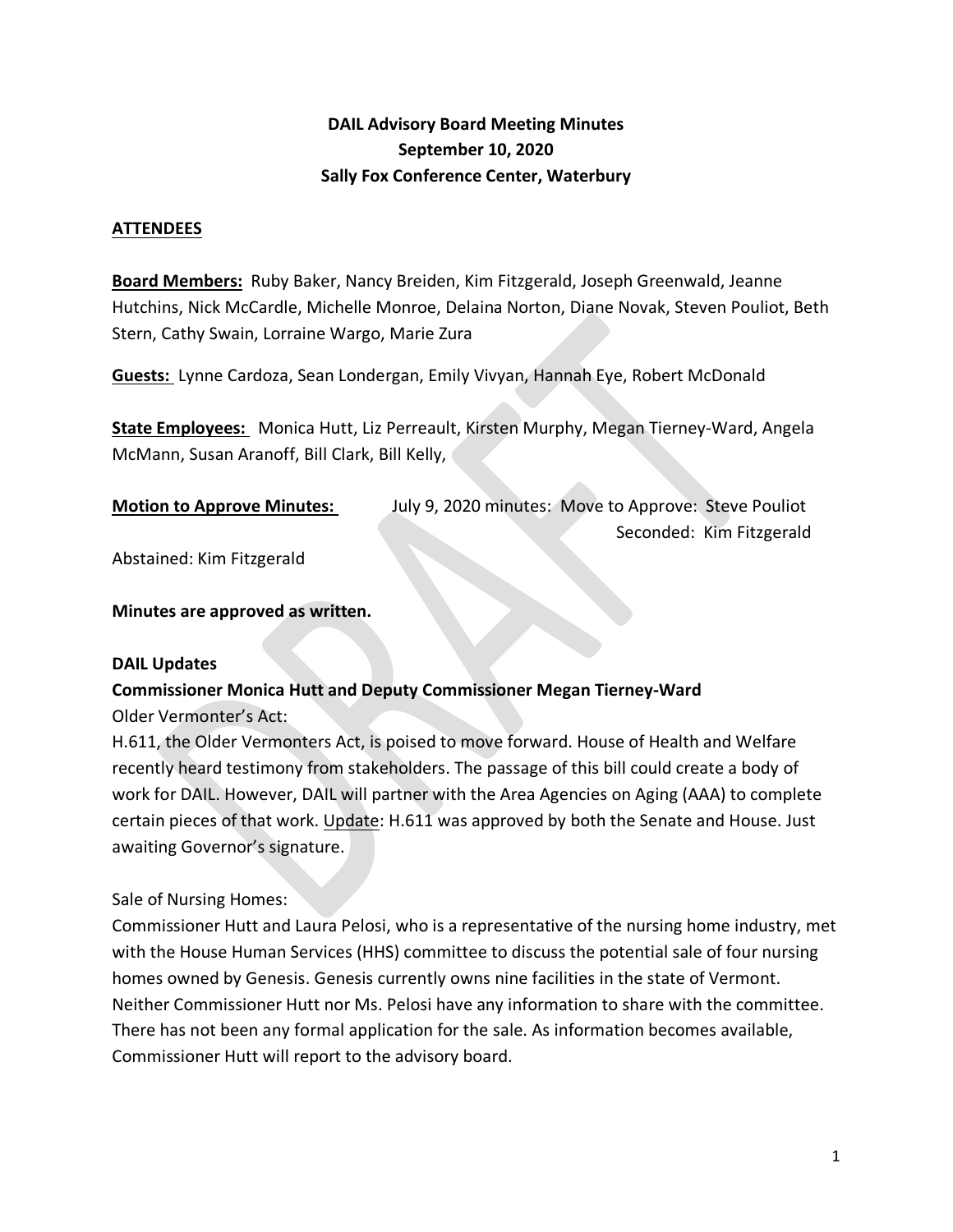For sales of nursing homes, there is an interim process in place that reviews the buyers who apply to purchase nursing homes in Vermont. In the past that responsibility belonged to the Green Mountain Care Board, but it is now done by the Agency of Human Services. The chair of HHS, Rep. Ann Pugh, stated that a permanent process needed to be created and moved to. This task will create a huge body of work which DAIL can take it on with more staff.

### Restorative Justice:

In late June there had been an incident in Middlebury between a home care provider, who is a person of color, and the local police. The home care provider was working with his client who has lived with him for years, and while out in public, a normal caregiver interaction with his client was misconstrued and lead to a police response. Since that incident, NAACP, DAIL, Lisa Ryan, the home provider and the local police have been working together through a restorative justice process. The police department will be issuing a report to the public stating that the reported incident to the police was erroneous.

Work needs to be done to educate the police force on how to communicate with people with Developmental Disabilities (DD) and to understand how a person with DD communicates. DAIL also has many home providers and people with DD who are people of color and it is critical that the police are better equipped to assess situations.

### Hiring Freeze:

For positions that DAIL is trying to fill, the request has to go through the Agency of Human Services (AHS), Agency of Administration (AOA) and then to the legislature for approval. This process will change at the end of September when the approval will only have to go to AHS and AOA.

# COVID-19 Updates:

- LTC Facilities: DAIL launched final plan for further easing of restrictions for LTC Facilities which was announced 7/14/20. DAIL is very thankful to the VDH team and provider stakeholders who worked diligently to create the plan. LTC Facilities are reporting to DAIL Survey & Certification as they start moving into phase 2 and 3 of the facility reopening plan. Now, VDH and DAIL are exploring ways to support essential family caregivers to have a more active, close contact caregiver role in the facility, while maintaining infection control.
- Senior Centers: DAIL distributed a revised FAQ for Senior Centers that was created with input from VDH. Barriers most identified to reopening include the requirements around space/distancing and the need for more staff/volunteers to do screenings,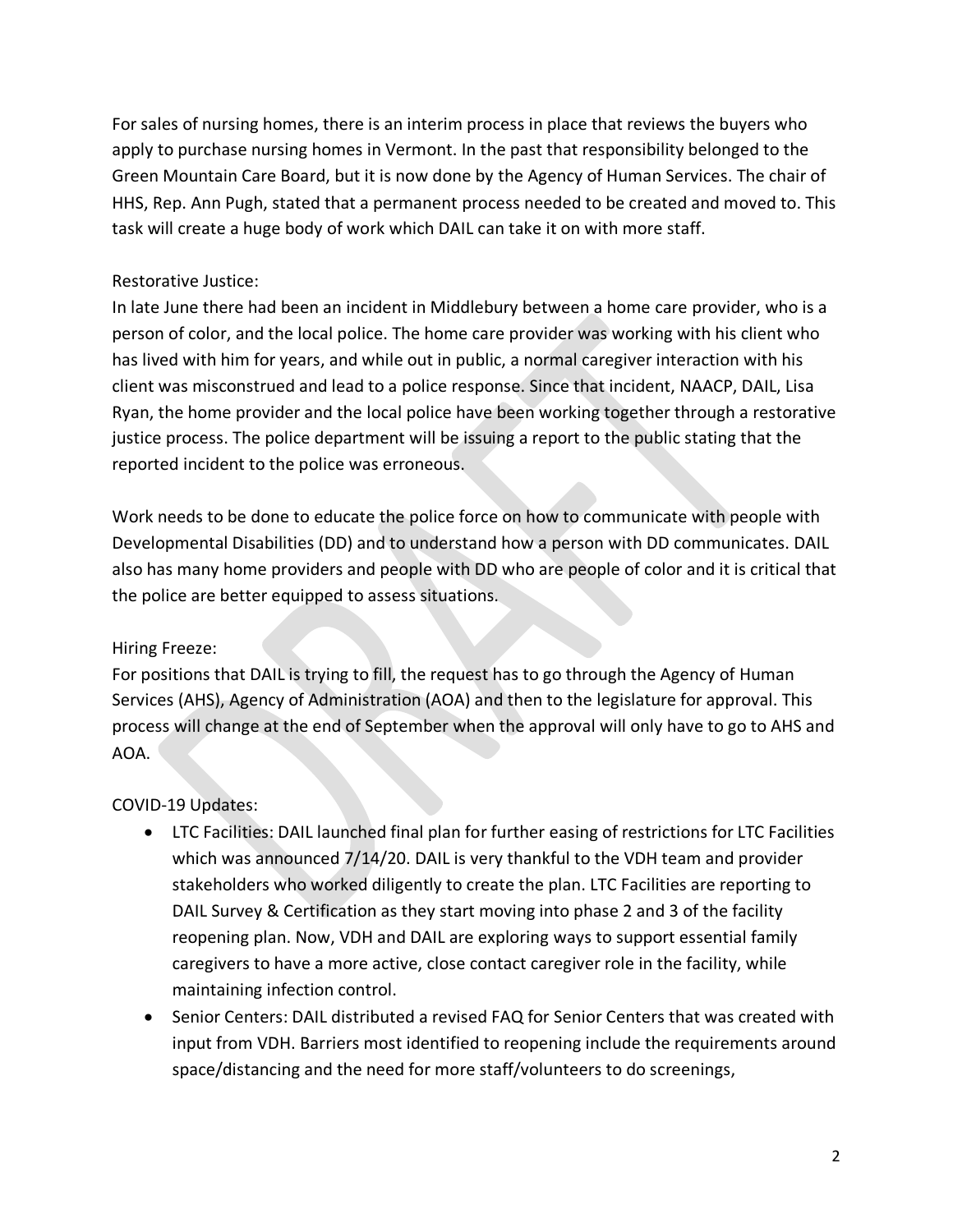coordination, cleaning required. Most small centers are volunteer based and lack adequate space.

- DS Providers: Slowly restarting services. DAIL is worked with DS providers to revert to pre-COVID payment model.
- Adult Day: The reopening guidance document was completed, and the Adult Day provider all completed readiness self-assessments. The self-assessments showed that about 83% (10 out of 12 providers) appear prepared to reopen. All providers will need to reduce census by an average of about 50%, which will require continued CRF support to reopen. Adult Days are still not open and there is work being done on a plan to get them back open. The plan will be crafted with the help of Vermont Department of Health (VDH) and transportation. Providers have done self-assessments and 10 out of 12 are ready to reopen with a reduced census. With a reduced census, there must be a plan to financially support the Adult Days while they operate in a limited capacity. Update: DAIL worked with Adult Day providers to communicate a "soft" reopening of in-person adult day services 9/28/20.
- There have been two Adult Days that have closed permanently. That money that has not been spent on those programs will still be available for when a solution is found, and other services are brought back to those regions.
- ASD is implementing a protocol for the limited restart of staff in-person clinical visits with LTCCCs starting 9/1/20.
- We welcome Conor O'dea who is the new State Unit on Aging Director in ASD. He has taken the vacant spot that was left by Angela Smith-Dieng when she moved to the Director of ASD.

### PPE:

- 1. DAIL completed a delivery of approximately 70,000 masks to providers on behalf of consumers who need them.
- 2. Masks now available at local Fire Stations.
- 3. DAIL sent two surveys on behalf of SEOC to LTC facilities on the use of Powered Air Purifying Respirators (PAPR) and reusable KN95 masks as an alternative to standard N95 respirators The surveys will help the SEOC assess the benefits and determine interest for use with LTC facilities and the state's capacity to support these options.
- 4. DAIL communicated with partner agencies to distribute available remaining 100 notouch infrared thermometers leftover from the original distribution.
- 5. DAIL is working with the SEOC on the feasibility of purchasing N95 fit test kits for facilities/provider partners to obtain, for those who missed the initial state-facilitated ATC fit test opportunity this summer.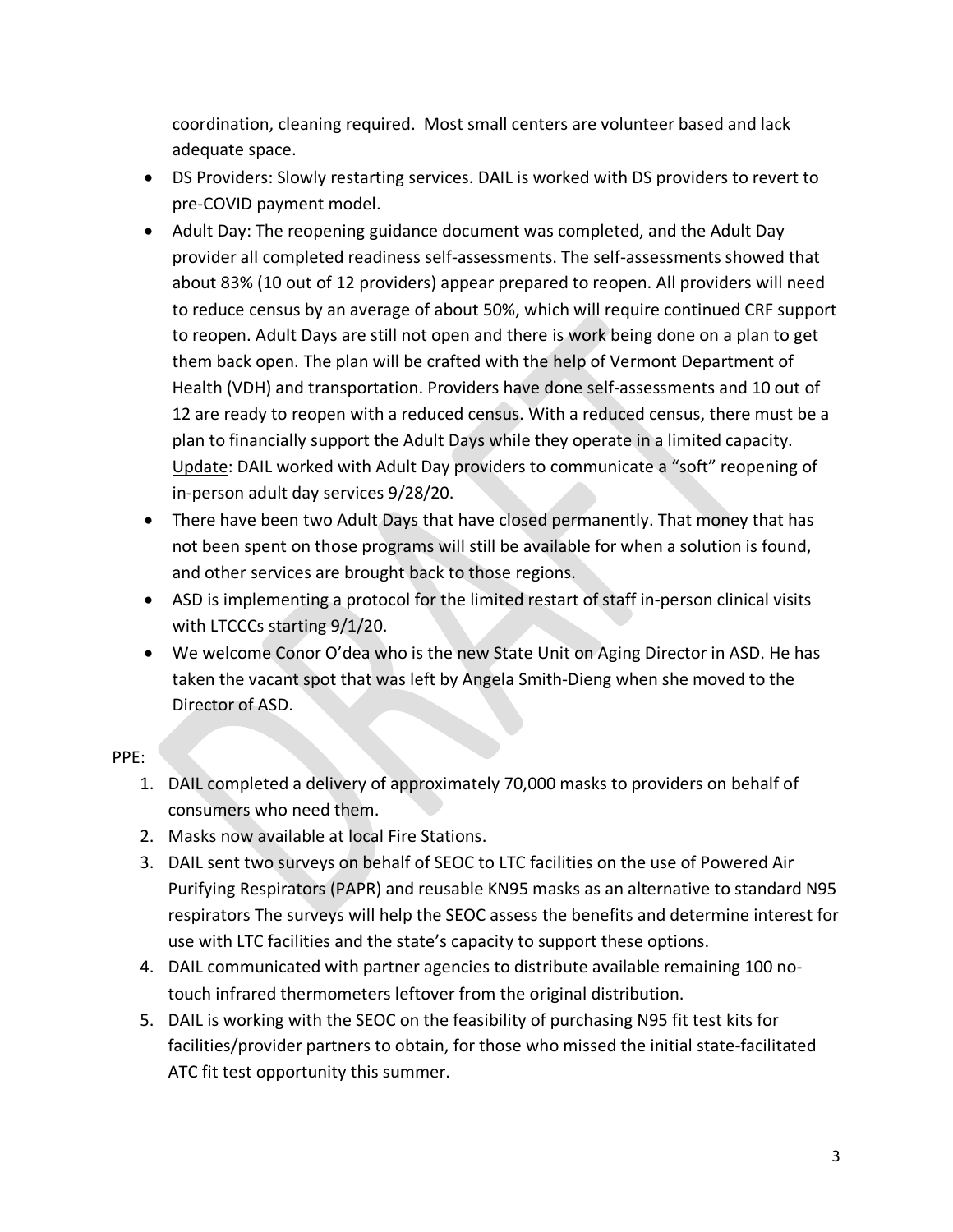6. The national Supply Chain Task Force reported a plan to send a supply of N95 masks to nursing facilities that have reported a 0-3 day supply of respirators through the CDC National Healthcare Safety Network (NHSN). DAIL is working with the SEOC to confirm details.

### Testing:

- 1. DAIL participated in conversations with UVMMC and VDH about how to manage testing for people that have "persistent" or "intermittent" positive tests. After discussing the science and evidence, there may be an opportunity to update testing guidance for people who have previously tested positive.
- 2. VDH coordinated universal testing with 19 nursing facilities through "Broad Laboratories" in August. This effort will bring all facilities up to baseline for moving into reopening phases.
- 3. DAIL is working with VDH and AHS to address the cost of testing for LTC facilities that are required to test as part of the reopening plan and new CMS requirements that recently came out. There is a possible opportunity to work through a vendor with state coordinated CRF support.
- 4. DAIL has scheduled a nursing home call for Friday 9/11 at 1pm to discuss the new CMS testing requirements.
- 5. DAIL will be meeting with VDH and SEOC next week to discuss the antigen testing kits from the Federal government (to be shipped ~9/30) to determine what guidance Vermont may need to put forth on this topic.
- 6. DAIL and VDH are coordinating testing needs for home health agency staff and for people on hospice in nursing facilities.

# **DAIL Budget Review**

# **Commissioner Hutt and Financial Director, Bill Kelly**

The Restatement Budget document found here: [https://dail.vermont.gov/resources/advisory](https://dail.vermont.gov/resources/advisory-board/dail-advisory-brd-2020-items)[board/dail-advisory-brd-2020-items,](https://dail.vermont.gov/resources/advisory-board/dail-advisory-brd-2020-items) was reviewed with the advisory board. The department was asked to budget with a 5% reduction which was found mostly in administration costs. No services were reduced to people receiving services. The state currently has a hiring freeze so there are savings found there as well in less costs in traveling and conferences since all has been moved to virtual meetings.

### **Electronic Visit Verification (EVV)**

### **Bill Clark, DVHA Managed Care Compliance Director**

The development of EVV has been a multi-department project. The federal government has made the requirement that services that are provided in home must be electronically verified either by using an app on a smart phone or through a land line option the care provider would call when at the home where the services are being provided. These systems are being developed by Sandata Technologies in partnership with DXC and Vermont Medicaid. The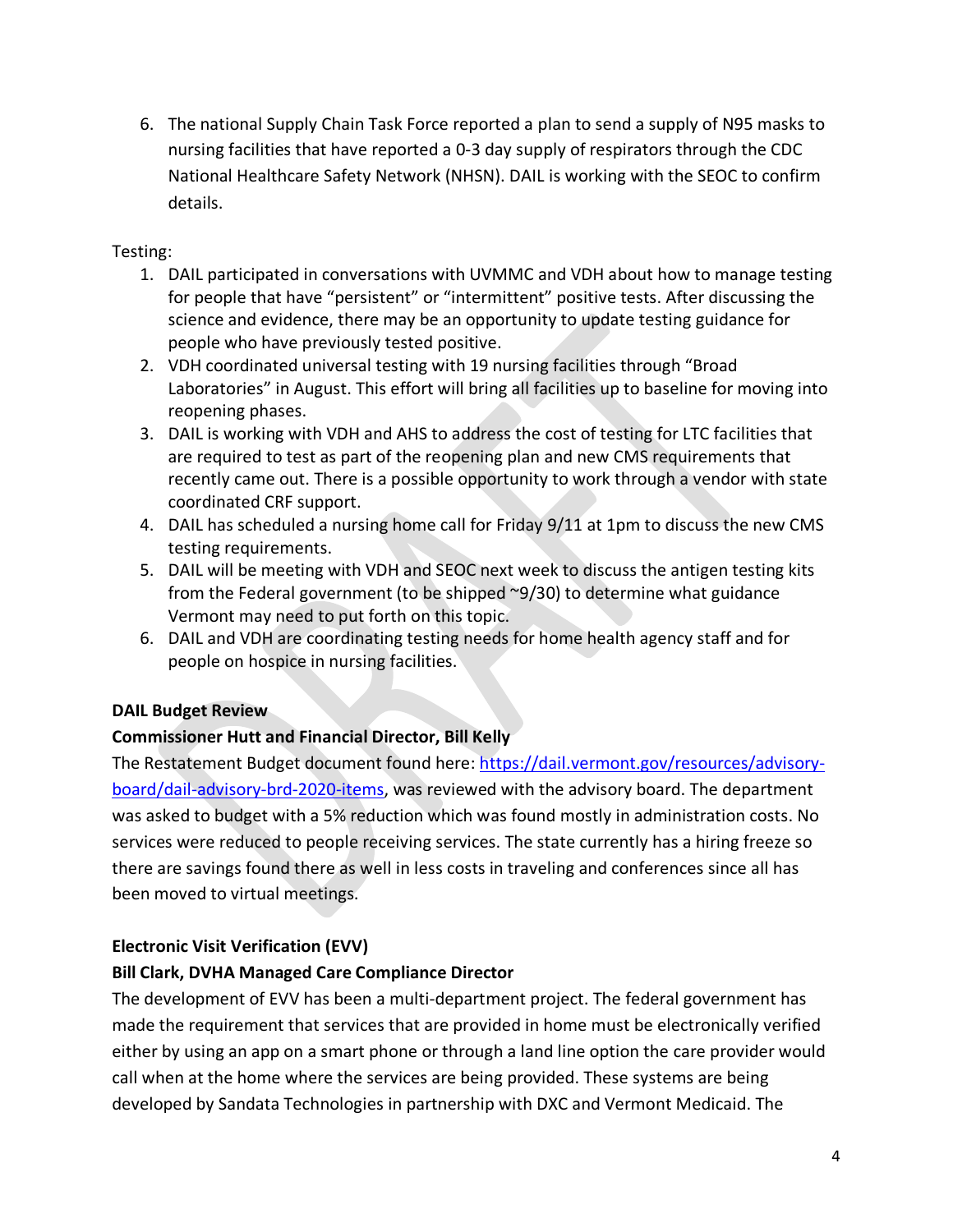information that must be captured are the who, what, where and when of the services. This does not include case management.

There is a January 1, 2021 implementation date. Starting at the end of this month people will start testing the system that has been created. With the information that is captured during the test phase, changes will be made to improve the system prior to the full implementation at the new year. To learn more go to:<https://dvha.vermont.gov/initiatives/electronic-visit-verification>

# **LTC Ombudsman COVID Experiences**

# **Sean Londergan, State Long Term Care (LTC) Ombudsman**

The LTC Ombudsman program is a resource for people who are in facilities and are on Choices for Care (CFC). The Ombudsman is an advocate who represents the wants of LTC residents. During late winter and early spring of 2020, the LTC Ombudsman program in Vermont was in contact with other states that were experiencing the pandemic and were able to learn from their experiences before COVID reached Vermont. When Washington and New York state experienced outbreaks, Vermont had an opportunity to begin planning for an outbreak here.

Vermont has had 58 deaths and 50% of those deaths occurred in LTC facilities. Even though Vermont's death total is low, the percentage of deaths in LTC facilities is comparable to other states. There are resources and systems in place to keep residents safe, but the risk still exists.

The main topic that LTC Ombudsmen are fielding across the state is visitation restrictions. Residents are fatigued and frustrated by the isolation and restrictions. It is important to remember that the individual decisions in a facility impact the whole. Ombudsmen are not physically in the facilities but are working with residents virtually.

Complaints to the LTC Ombudsman program had gone down dramatically at the beginning of the pandemic. As things have progressed and begun to reopen, the complaints have risen to the pre-COVID levels. Most concerns and questions are about the reopening phases of facilities, what should facilities be doing in response to COVID and questions about visitation.

For those in CFC, the questions and complaints are about not receiving services in their home. People are not receiving all the hours and services that have been granted due to a lack of staffing.

Planning for the winter months is on the mind of facilities. Once a facility reaches phase three, indoor visitation is an option. However, if there is an outbreak, that would discontinue that option.